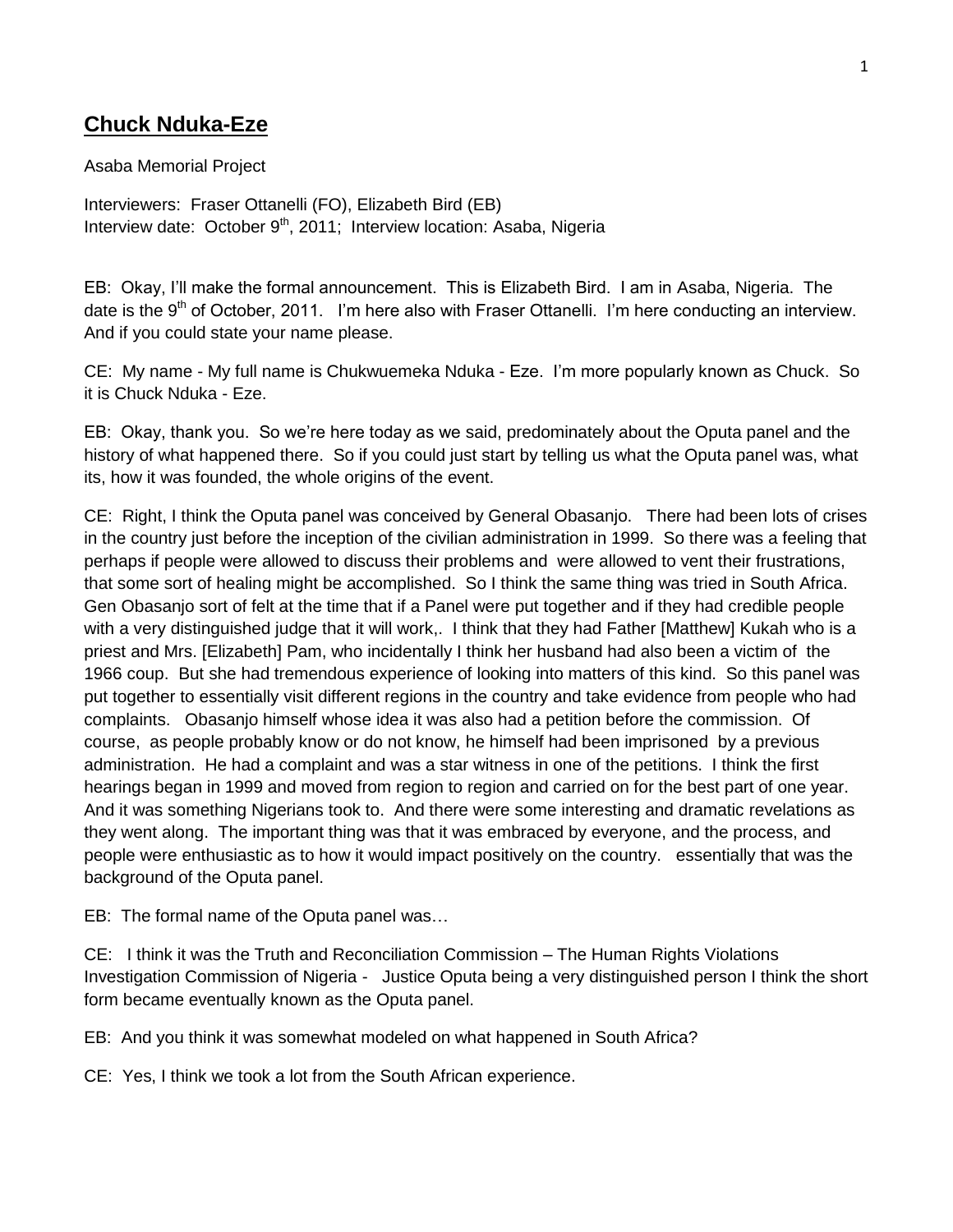EB: What do you think Obasanjo was hoping to achieve by this panel at the beginning?

CE: I think just before 1999 there were several problems around the country. We just came from what was considered a fairly draconian leadership, the Abacha years. There were several issues of miscarriages of justice and terror all over the place. Illegal incarcerations and denials of justice. So our feeling was that Obasonja had brought this to bear to try and address these issues around the country. There was tension in the country and the polity was highly sort of heavily heated. So the feeling was that these people could be allowed to speak to these problems, address these issues, that it might point a reasonable way forward for the country. And as I said to you before it was something that was fully embraced.

EB: The period of time that the Oputa panel covered was, could you say, as far as the violations that were recorded—it covered a period of time.

CE: Yes, essentially I think they chose 1966 to perhaps just before the inception of the panel so it was about 1966-1998.

EB: So this covered the period of the civil war?

CE: It did cover the period of the civil war. Which, perhaps, for the issues we are going to deal with at some stage in this interview, was one of the most significant aspects.

EB: The process by which you explained that the Oputa panel went around different regions and then petitions were brought forward so individuals didn't so much but somebody brought it on behalf of a group. Is that right?

CE: Yes, I think even individuals were welcomed to come forward. But most of the petitions were more community-based and there were even regional issues. We had a Niger Delta sort of issue. I was aware of people in the northern part of the country who had complaints about being treated this way or that way. The ones we were involved with certainly I recall that apart from the Asaba issue, which we will be touching on at some stage, there was an Ohanaeze group led petitions. Ohanaeze is actually a social and cultural projection that seeks to create trust within people in the south east. And there was to be some hearings for people in the southeast. And Ohanaeze invited petitions to be brought under the umbrella of the organization. This was interesting because Asaba,not being in the north and the southeast, had some difficulty as to where to fit in her petition and there had been some petitions for the south south. But if you think in terms of the political implications, Asaba did not see herself as conveniently a south south but sort of saw herself more in terms of the southeast and not the south south. An effort was made to earlier to place her within the south south and that did not work. And then an effort was made to place her within the southeast, and that worked. So, even though geographically Asaba wasn't part of the southeast it was brought under the umbrella of Ohanaeze . But it was a distinct petition because Ohanaeze was essentially dealing with the Biafran issue in the South East. So the Asaba massacre, which I'll be talking about in due course, was presented in Enugu, where the Ohanaeze and the southeast petitions were being heard. And where the Oputa panel had adjourned to for that purpose.

EB: Okay, so could you talk now about how you became involved in this and how that happened?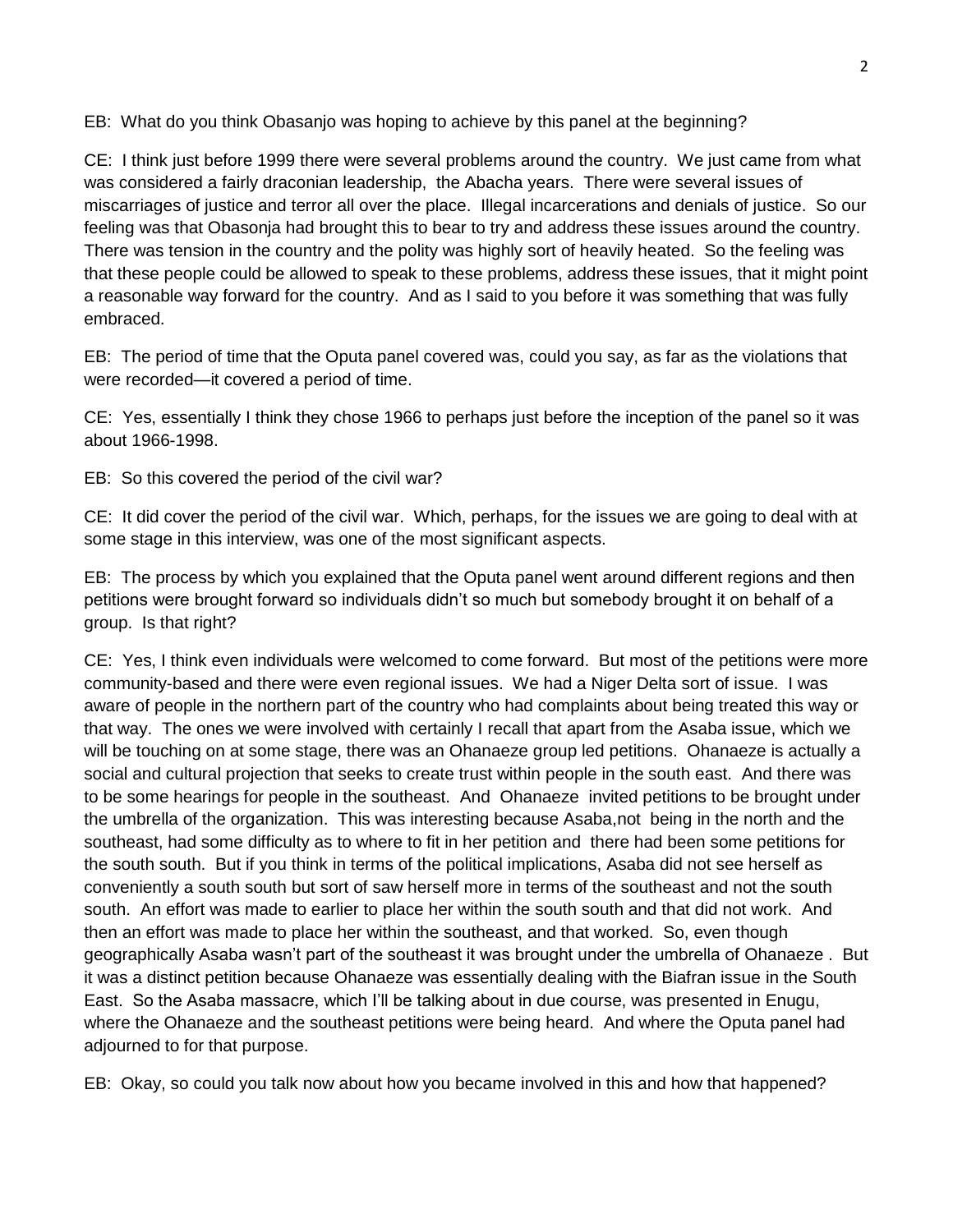CE: Well, I haven't said this before but I am actually a lawyer, and I like to think of myself as an activist as well. There was a book about the Asaba issue written by a gentleman called Emma Okocha, who had done much, you know, to bring to the attention of the world the events that occurred just before the war started at the outset of the war, essentially the event was around October 1967. The federal troops had come in to the Midwest region, and when they made their way to the southeast they came into Asaba. And when they were going into the southeast there was really no crisis going on in Asaba.Though there was a war and there were tensions, the war was between the Biafrans and the Nigerians. And when we say the Biafrans they were actually Nigerians. But following the crisis in the country where Ibos felt unsafe, quite a number of Ibos had returned to the southeast to seek safety. And whilst there Biafra was declared. The intention to go their way was then pursued. This was resisted by the Federal government. This caused tensions. Following this, the Biafran war started. So the Federal troops got into Asaba and their reception was quite normal, there was no attempt at resisting their presence. But for some reason it appeared that there was a predetermined decision to cause some carnage in Asaba and also other related towns around Asaba seemed to have gone through a similar experience. But dealing with the Asaba matter, they came into Asaba and apart from the other skirmishes in terms of all the killing that happened as they came in, there was a particular one that has drawn a lot of attention. And this was in a part of Asaba called Ogbesowe. I was very young at the time and I have to say I was only four years old. But we had actually crossed over the Niger as we sought refuge in the southeast. And when they came into Asaba they rounded up a lot of the male population from the people that had come out to receive and welcome them. They rounded them up, separated the men from the women, and essentially executed the men, there were a lot of young people involved as well ie Young males. There have been questions as to why this occurred. But so far we haven't received any satisfactory explanation. Now, sorry I seem to have gone off a little on the question you asked

EB: That's alright.

CE: You said how did I become involved. First of all I suppose my attraction to the chap who spoke to me firstly was because I am a lawyer, second because I am from Asaba, and thirdly for me I had a particular interest in this kind of issue, because my father had also been a lawyer, a politician of the same heel. So I was approached to take on the matter by way of a petition, to take it to Oputa panel.

EB: Who—just one second—who was it, who initially approached you?

CE: Essentially I was approached by Emma Okocha. Emma Okocha had a lot of the materials, and had written a book on the subject. I looked at the issues and I was perfectly happy to get involved. At the time the atmosphere didn't encourage any discussion of this sort of problem. Because earlier attempts had been met with some hostility and resistance by the government. So quite a number of lawyers did not want this as part and parcel of their track record, as it were. But I wouldn't say I was courageous but I was interested in the subject matter. And I felt the least I could do was to take it up. I tried to work with a more senior lawyer, who was quite helpful initially. But eventually he decided that he couldn't carry on with it. But we prepared the case. We had a lot of assistance from lots of impressive eyewitnesses. Perhaps I should say something about the people that we used as witnesses. We had Bishop Chukuma, who is the Archbishop of the Enugu Diocese. Enugu is a town used to be the capitol of the southeast and this chap was the bishop there. He was one of our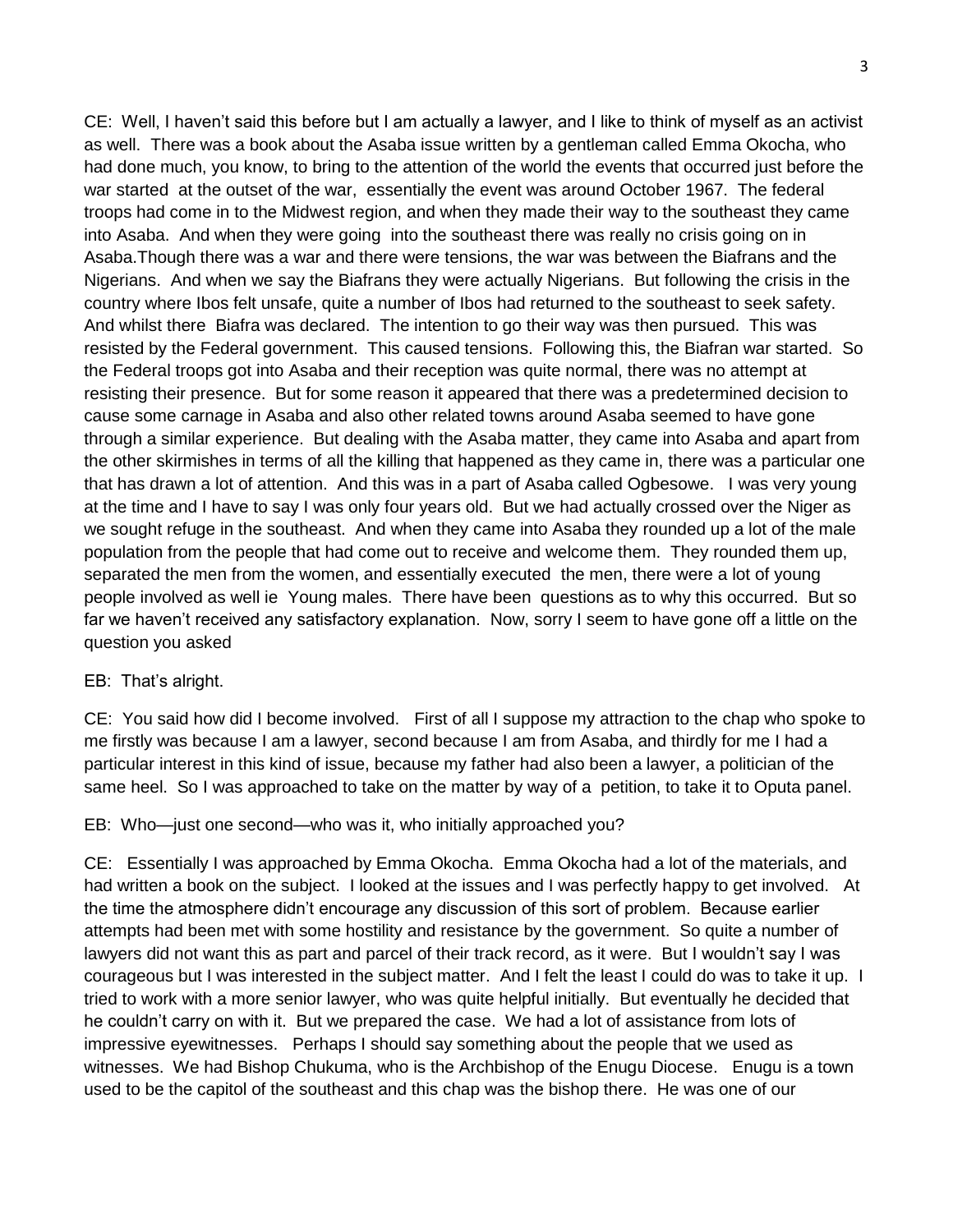witnesses. The main witness really who had so much to say of great significance was Dr. Ify Uriah. He was actually a survivor of the massacre in that his father and two of his brothers were with him and they were killed, and he was fortunate to escape. We heard from Mrs. Getty Ogunkeye, who is also an Asaba lady whose father or Uncle was also a victim, and that Uncle was the father of Maryam Bagabangida, who was once Nigeria's first lady. She was married to Gen Ibrahim Babangida who was once Nigeria's President. We had these three people —these were the three main witnesses but time did not allow us to tender all the evidence we had on the matter. The sort of evidence we had that was tendered was so impressive and was so persuasive that the Federal government felt unable to put up a defense. In fact their response was more of an attempt at an apology. So they did not defend the matter. It was accepted. It was alarming because the judge felt so incensed that he invited the minister of defense at that time to come and tender an explanation.

EB: Now, also included in the petition were some affidavits that had been made, they were listed as made in the 1960s I think in Enugu in 1967 or 1968. How were those acquired and how were they incorporated into the petition?

CE: Right I think the way that the Oputa panel was organized they relied a lot on live witnesses. So, the aspect I dealt with was more of the live witnesses that were tendered, but we did put up in the petition some sort of documentary evidence. I believe that some materials had been put together even before I was retained to do the matter and the formal petition itself had a lot of documents. Some of them were taken many years before I got involved. But affidavit evidence was also tendered. And I was aware of that.

EB: The actual process that was used—you said eyewitnesses spoke. Was there any sort of crossexamination or questions?

CE: Yes, it was then stated that there would be. In fact the testimonies that were taken before ours elicited a lot of hostile cross-examination from lawyers acting for the panel and lawyers acting for whoever was on the other side. As in our own case acting for the federal government. When our witnesses were tendered like I indicated earlier, their testimony was so powerful—in fact the panel had more difficulty controlling the expressions of emotions on the whole. People were crying. I recall that when Dr. Uriah gave evidence, that at some point during the evidence Justice Oputa felt so moved that sensing how the evidence had been received he asked me—should we go on? And said ''I think we've heard all that can be heard on this matter.''And at that point we felt that perhaps the points had been powerfully made and we should move on.

The federal government lawyers said that they would prefer not to go on, that they would consider coming back at some stage. But they did some attempt at some sort of subtle apology for what had occurred. They didn't come back to us again. And as I recall, the recommendations were made as to how to deal with the matter. And perhaps I could tell you in due course what happened to the recommendations and the report from Oputa.

EB: Yeah, um, just before we go to that um, there was a press report at the time that quoted Major Ibrahim Haruna who was not in Asaba at the time but he was associated with the second division later. And he was sort of quoted as saying that he had no regrets. What was the context of that remark?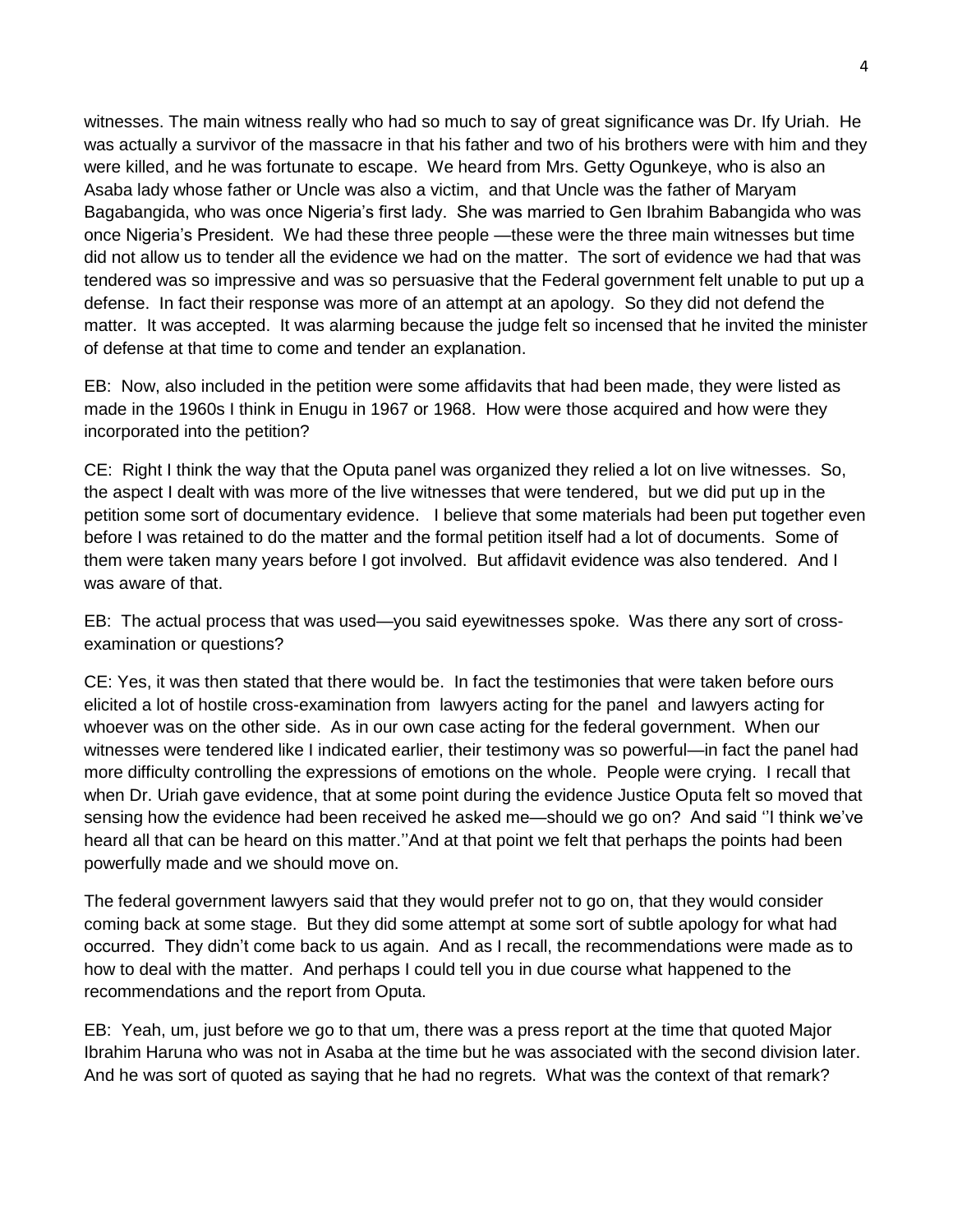CE: I think as I recall it there were some dramatic press reports from the revelations at the hearing. The revelations I've been talking about I think made the front page of one of the national papers. I think from the reactions that were elicited there was an attempt, it wasn't only General Haruna, there were one or two other people that felt that they needed to say something about it. And I do recall reading something from General Haruna. And there was even some other statement that appeared to suggest that whatever they got they deserved. Yeah, and I think that General Haruna had made his own comment. Well, those things were received in the way you ought to receive them. To every victim there is an aggressor. And sometimes there are different points of view on a particular issue. Of course it was an insensitive remark in the context of what was a very grave and breach of people's rights. But, obviously General Haruna is entitled to his view.

EB: So, you were going to talk just now about the recommendations that the panel was going to make or, could you talk about what happened there?

CE: Yes, I think following the Enugu sitting, they carried on to other parts of the country, and when they finishe and concluded their investigations and prepared their report which, as I understand it, had some recommendations in relation to all the petitions that had been received and dealt with. The report was submitted to the Federal government with the recommendations. I think the general expectation of the public was that some things would follow. Either that the recommendations would be implemented and certainly be made public so that everybody would know what happened and share in the experience. But unfortunately this did not happen. The report was presented, accepted by the government, and for a very long time nothing was heard. I recall that there were lots of agitation. People asking what has become of the Oputa panel? What has become of the report? And for many many years nothing was heard. But at some stage I think in relation to the Dele Giwa issue; Dele Giwa was a famous and renowned journalist who was killed by some sort of a letter bomb. And the allegation, you know, allegations were made against a particular powerful Nigerian that he may have been involved in this. And at some stage that individual had approached the Courts and secured an injunction. As you know, or perhaps you don't know because it is a legal instrument, injunctions are normally temporary in nature - you apply for an injunction to preserve the status quo until the court has an opportunity to hear both sides.

But the remarkable nature of this injunction was that it was applied for and obtained several years ago, and for some reason continues to have effect. And so it is now what you call a permanent injunction, which in law is largely an aberration.

EB: And this applied to the entire panel not just this particular incident that the injunction was for?

CE: Yes, that is what is remarkable about this particular injunction, because injunctions are usually quite specific and referable to a particular issue that the person is complaining about. But this injunction apparently now creates a bar to any publication of the entire recommendation of Oputa panel report. So it is largely a remarkable situation.

EB: So even though this happened, what do you think was the impact or the outcome of the Oputa panel, in terms of particularly the Asaba incident. What was the result of this having happened?